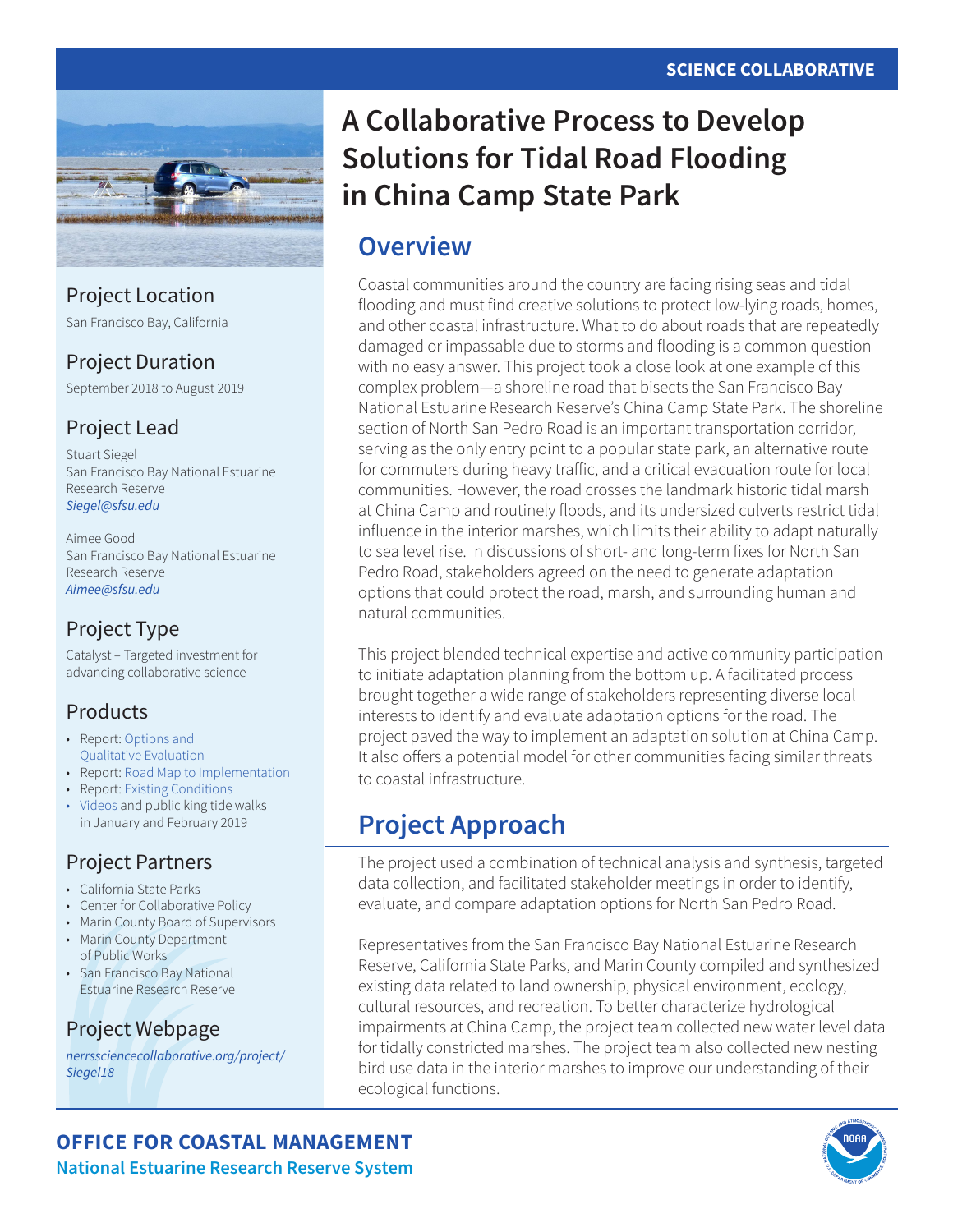The project built community participation from the bottom up by engaging nearly 40 community stakeholders with an interest in the future of the road. These included land owners and managers, county officials, public safety and road authorities, neighborhood associations, conservation groups, recreational users, and tribal representatives. In an iterative process of open forum meetings, the project team and stakeholders reviewed data and identified eight adaptation options to address road flooding by raising or rerouting the road or improving alternate routes. They performed a qualitative, comparative evaluation of these options, and assessed their ability to achieve the adopted adaptation goals and meet feasibility criteria. Finally, the group selected adaptation options to move forward to the next phase of project planning and mapped a path forward.



*Overview of project approach. A more detailed version of this process diagram is available in the team's report, Options and Qualitative Evaluation.*

# **Results**

New field research has improved understanding of the extent to which sea level rise influences the shoreline, marsh, and North San Pedro Road. The project's analysis of China Camp shoreline area identified approximately a mile and a half of road at risk of increased flooding under three sea level rise scenarios, as well as recreational resources at risk from sea level rise flooding.

The project produced a clearly defined set of adaptation options and their pros and cons, and created a strategy to move forward with planning and implementation. The following four options were selected, which could secure continued road access to China Camp State Park and help marsh adapt to increased flooding due to sea level rise:

- Raise road on current alignment via solid fill and improve marsh hydrology;
- Raise road on current alignment via pile-supported modular causeway;

**OFFICE FOR COASTAL MANAGEMENT National Estuarine Research Reserve System**